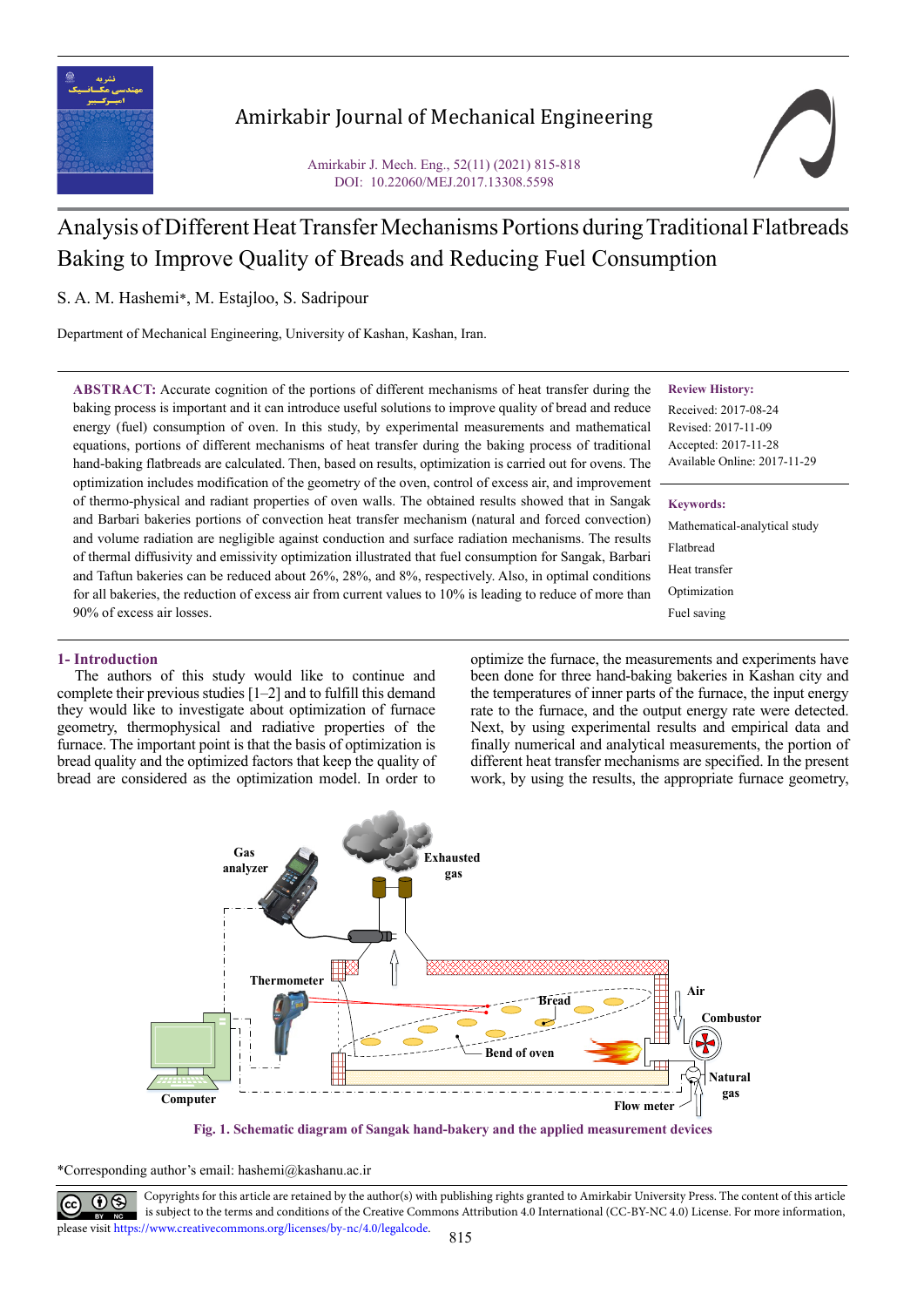

**Fig. 2. Effects of different parameters on transferred heat flux to Taftun bread**

the optimized thermophysical and radiative properties that should be used in the furnace walls and the right portion of excess air in combustion are specified.

## **2- Methodology**

The schematic diagram of Sangak hand-bakery and the applied measurement devices are shown in Fig. 1. As it is clear the measurement devices include non-contact thermometer, smoke analysis device and flow meter. For measuring different parts of the furnace, the infrared video thermometer, ST-9861, is used. This thermometer is equipped with the digital monitor and measures the temperature between  $-30$  and  $2000$  °C through infrared. Furthermore, this device can save pictures and thermal properties and transfer them to computers. In addition, for measuring the combustion efficiency (the remained heat inside the furnace) and hot gases analysis inside the furnace the TESTO 350 M/XL gas analysis device that is made in Germany was used. This device can measure the concentration of nitrogen oxides and carbon monoxide up to 3000 ppm and 1000 ppm, respectively. Moreover, the existing Thermocouple inside the device can bear the temperature up to 1200°C. The measurement accuracy of this device for nitrogen oxides for concentrations less than the 100 ppm is 5 ppm and this accuracy for carbon monoxides in concentrations less than 100 ppm, equals to 10 ppm. The schematic diagrams of these two devices are shown in Fig. 1.the smoke analysis device can save the data and transfer them to computers.

## **3- Discussion and Results**

The goal of optimization in this study is first, improving the bread quality and second, decreasing the fuel consumption in bakeries.in the case of flatbread, the share of received energy should be the same from top and bottom in order to increase the bread quality and decrease the amount of unused part of the bread. Furthermore, the time of baking should be done in an appropriate range and time more or less than this permitted range decrease the bread quality. Due to special geometry of Taftun furnace, there is no possibility of changing the geometry and it is only possible to investigate the thermal diffusivity and emissivity of sidewalls and the excess air as well. According to Fig. 2, the current condition of Taftun ovens are thermal diffusivity equals to  $1.01 \times 10^{-6}$  m2•s-1 and emissivity equals to 0.91.by changing the thermal diffusivity from the current value to 2.23×10-6 m2•s-1, 8% saving in fuel consumption occurs. as it is clear from Fig. 2 by decreasing 10% in excess air from the current value of 492.3% it is possible to save 98% in losses related to the excess air.

### **4- Conclusions**

In the present study, first the features of different kinds of manual furnaces for baking flat traditional bread (Sangak, Barbari and Taftun) like the temperatures of inner walls of furnaces and also the combination of hot gases inside the furnace were specified by doing experiments and measuring with infrared video thermometer, ST-9861 and gas analysis device, TESTO 350M/XL. Then by using the analytical correlations and mathematical computations, the share of different heat transfer mechanisms was detected in the baking of traditional bread. The results revealed that the share of convection in baking Sangak and Barbari is insignificant (almost 5%) and it is possible to neglect it comparing to conduction and radiation. The share of different heat transfer mechanisms in baking traditional bread is as follows:

• Sangak: conduction 44.52%, radiation 49.92%, and convection 5.56%

• Barbari: conduction 43.29%, radiation 51.54%, and convection 5.17%

• Taftun: conduction 51.36%, radiation 33.32%, and convection 15.32%

The accurate recognition of different heat transfer mechanisms share in baking different bread, leads to